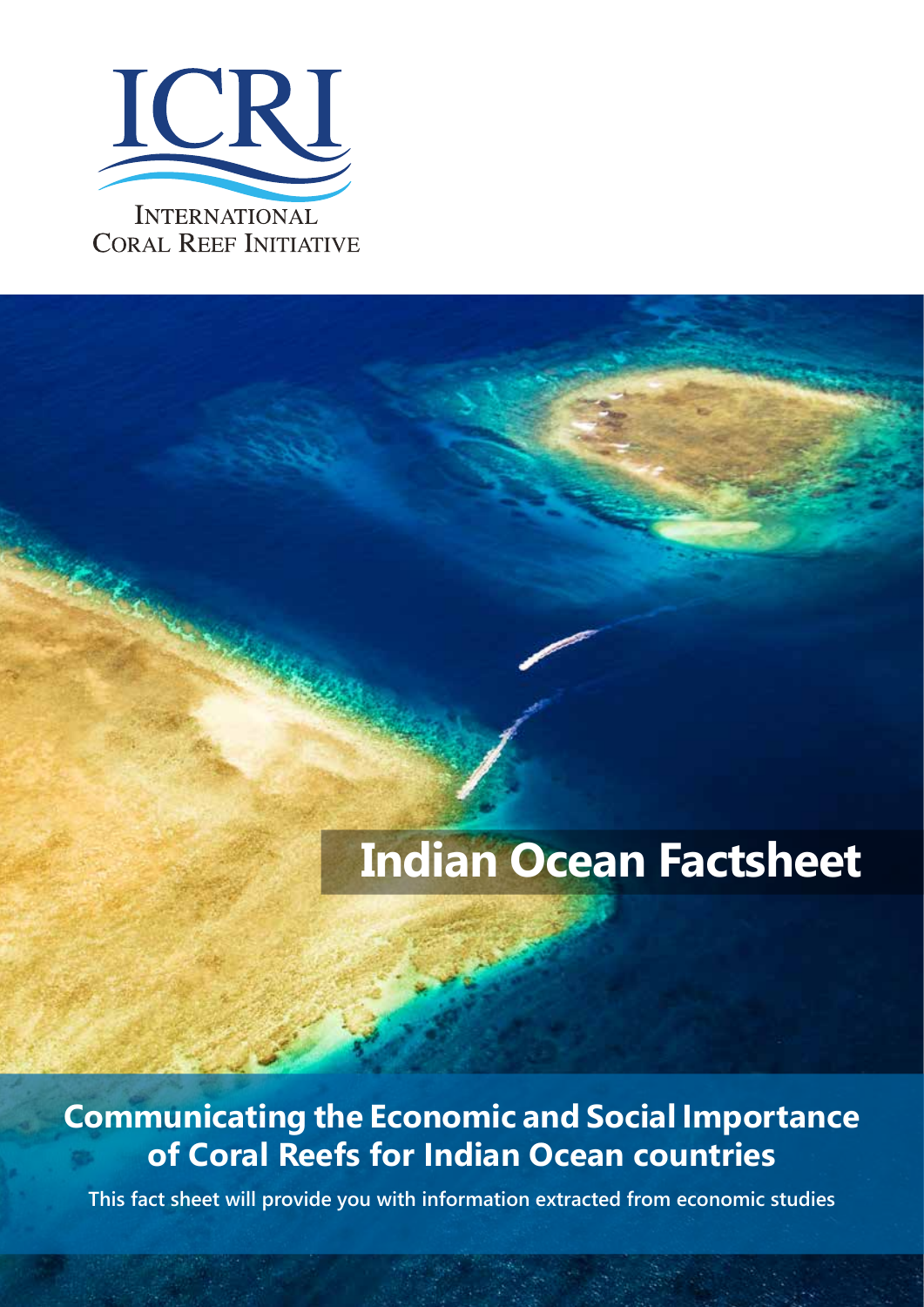#### **BASICS**

**Coral reefs are among the most productive ecosystems on the planet. They cover less than 1% of the ocean floor but support 25% of ocean life.**



**Coral reefs provide beautiful seascapes which allow for a range of recreational activities and improve the attractiveness of the country for international tourism markets.**

**Coral reefs absorb a huge amount of swell energy from waves, protecting lives, coastal properties and beaches from flooding events and hurricanes.**





**Many fisheries exist only due to the presence of coral reefs, whether as nurseries or adult habitats. This sector provides food and incomes for fishers and associated industries.**

**More than 65% of reefs in the region are at risk from local threats, with one-third rated at high or very high risk.**

**Primary threats are man made - unsustainable fishing, land based sources of marine pollution (including sedimentation) and more recently Global Climate Change.**

#### **Local solutions exist !!**

**Developing networks of Marine Protected Areas, implementing sustainable fishing practices** *(especially protecting herbivores)* **and improving water quality are local actions that could increase the resilience of coral reefs to global threats.** 

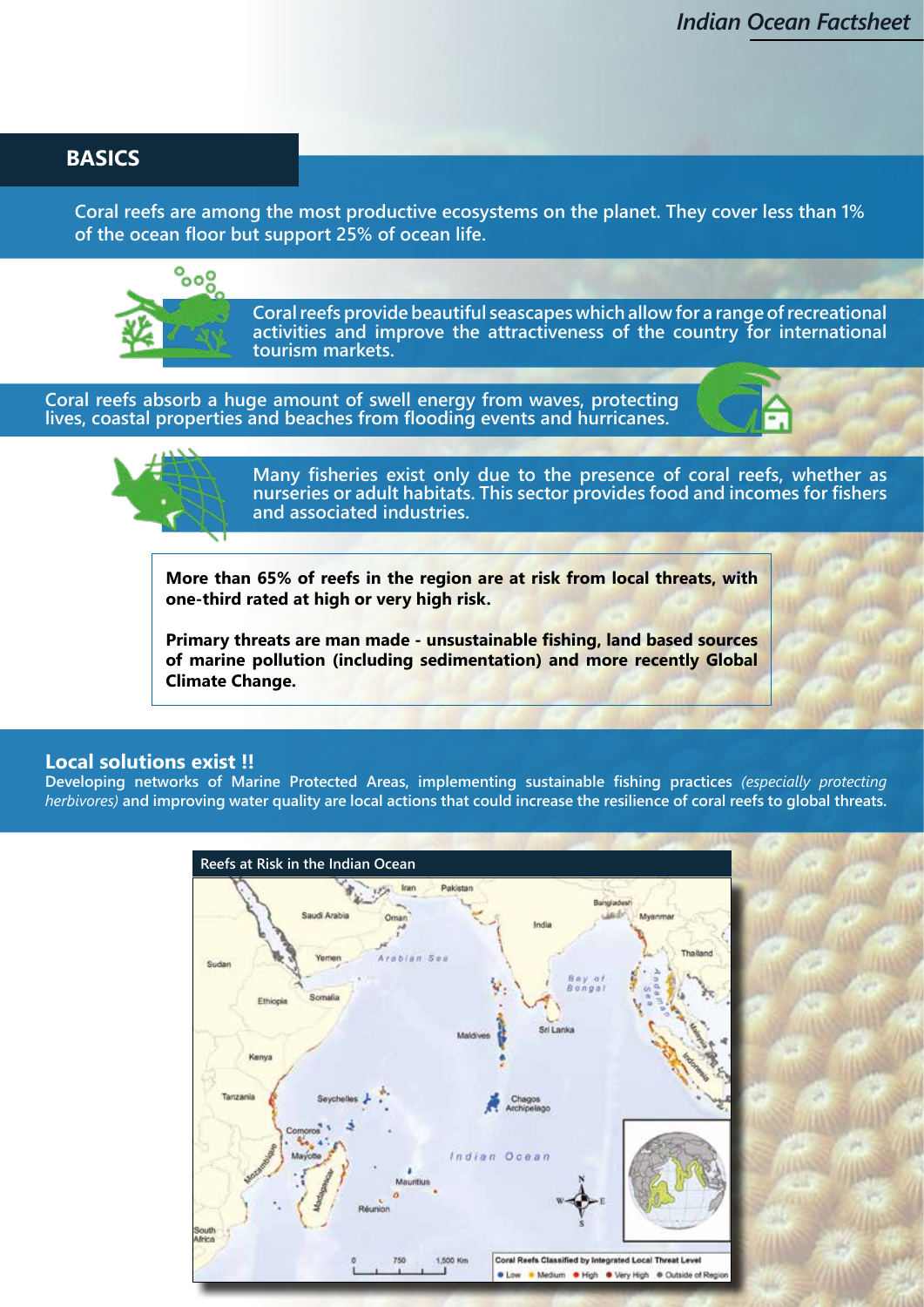#### **REGIONAL DATA**

**Estimates show the 28,000 km2 of reefs in the Indian Ocean provide tangible benefits of at least US\$2b annually to the economies of the countries. Tourism benefits represent 70% of this value with Fisheries representing the remainer.**

**Almost 3,000 businesses depend directly or indirectly on coral reef health.**

**At least 1.5 million persons rely on reef fisheries for their livelihood.**

**Annually, almost 1.4M visitors enjoy the beauty of coral reefs (and pay for it).**

**For some countries, these benefits can represent up to 20% of their GDP.**

**The economic benefits from coastal protection are not visible in the GDP but obvious during storms and extreme climate events.** 

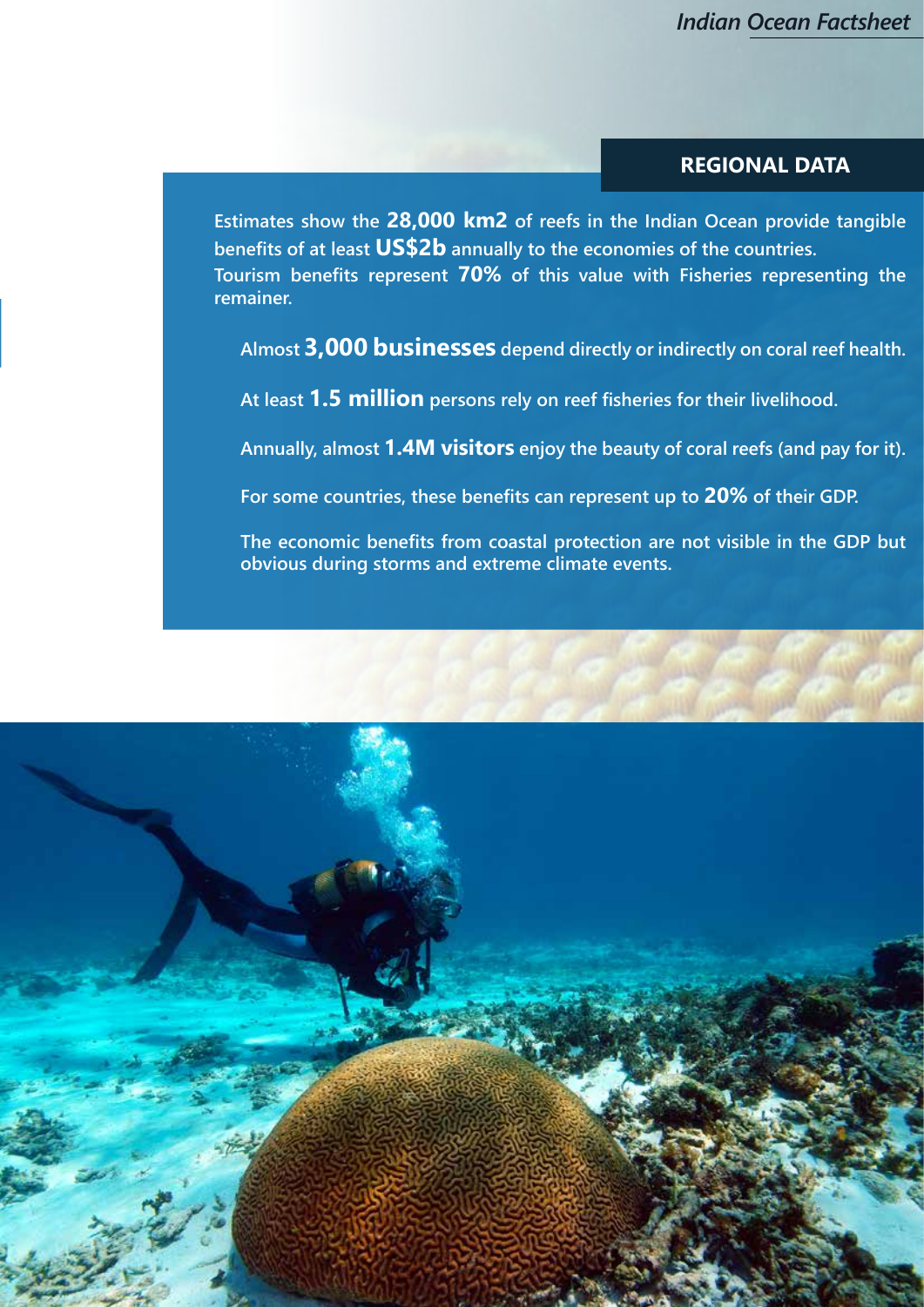#### **COUNTRY DATA**

Below is Indian Ocean economic and social data for the three main ecosystems services provided by coral reefs: Coastal Protection, Fishing, and Tourism.

#### **How to read the table?**

*Example for Maldives:* 

**Estimates show the 8920 km<sup>2</sup> of reefs provide annually, a tangible contribution of US\$696M to the GDP of Maldives (19% of the GDP).**

**30.500 jobs and households and almost 100 businesses depend directly or indirectly on coral reef health.**

**At least 35 000 visitors directly observed the coral reef ecosystems.**

**Coral reefs contribute annually to more than US\$1700M in avoided damages on coastal infrastructures.**

**11% of the reefs are impacted by high or very high threats levels from human activities.**

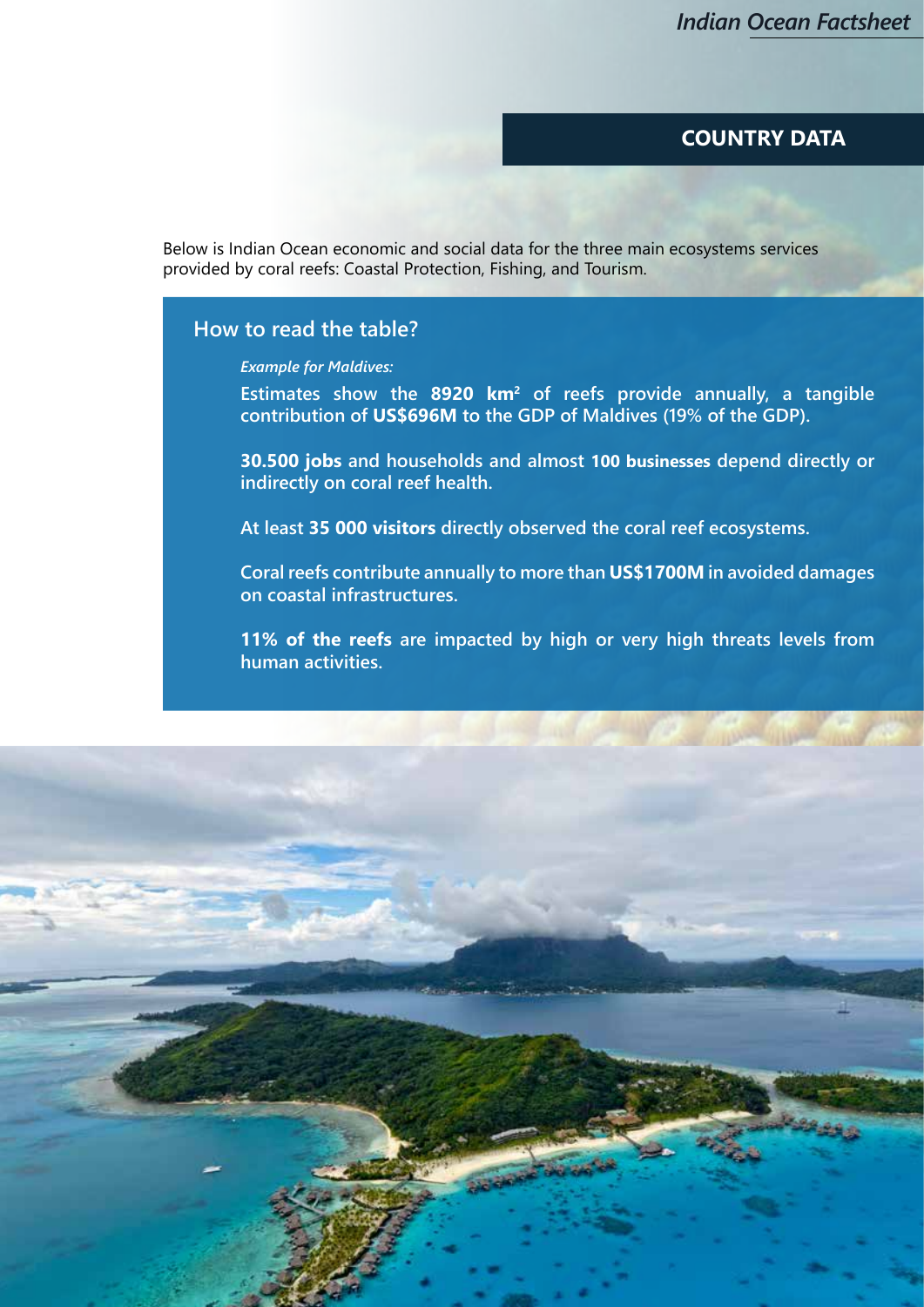### **COUNTRY DATA**

| Country             | Coral Reef Area<br>(km2) | Mangrove Area<br>(km2) | Contribution to<br>Annual<br>GDP        | contribution to<br>GDP<br>Direct | Tourism <sub>ES</sub> | Fishery ES     | Total jobs depending<br>on reefs (inc. tourism<br>and fishery) | Tourism Beneficiaries |                                                 |                        | Coastal Protection<br>ES | Percentage of Reefs Under<br><b>Threat</b> |
|---------------------|--------------------------|------------------------|-----------------------------------------|----------------------------------|-----------------------|----------------|----------------------------------------------------------------|-----------------------|-------------------------------------------------|------------------------|--------------------------|--------------------------------------------|
|                     |                          |                        | Fishery and<br>Tourism US\$<br>millions | in %                             | US\$ millions         | US\$ millions  |                                                                | Reef visitors         | Blue Tourism<br>Businesses<br>estimate)<br>(low | % of total<br>spending | US\$ millions            |                                            |
| Bangladesh          | $<50$                    | 5767                   |                                         |                                  |                       |                | 230 558                                                        |                       | 20                                              |                        | 65                       | 100%                                       |
| Comoros             | 430                      | 26                     | 11                                      | 1,79%                            | 11                    |                | 12 077                                                         | 5000                  | 30                                              |                        |                          | 99%                                        |
| India               | 5790                     | 6700                   | 666                                     | 0,03%                            | 278                   | 388            | 963 030                                                        | 23 000                | 1 500                                           | 0,53%                  | 1 300                    | 61%                                        |
| Kenya               | 630                      | 530                    | 146                                     | 0,21%                            | 50                    | 95             | 13 5 38                                                        | 34 000                | 200                                             | 2,74%                  |                          | 91%                                        |
| Madagascar          | 2230                     | 3403                   | 34                                      | 0,34%                            | 30                    | $\overline{4}$ | 62 086                                                         | 10 000                | 60                                              | 6,05%                  |                          | 87%                                        |
| <b>Maldives</b>     | 8920                     |                        | 696                                     | 19,38%                           | 651                   | 45             | 30 563                                                         | 430 000               | 110                                             | 59,53%                 | 1753                     | 11%                                        |
| <b>Mauritius</b>    | 870                      |                        | 187                                     | 1,54%                            | 187                   |                | 7 3 6 7                                                        | 127 000               | 80                                              | 13,73%                 |                          | 81%                                        |
| Mayotte             | 570                      | 10                     | 18                                      | 3,29%                            | $\overline{7}$        | 11             | 920                                                            | 20 000                | 40                                              |                        | 13                       | 100%                                       |
| Mozambique          | 1860                     | 925                    | 41                                      | 0,37%                            | 41                    |                | 50 446                                                         | 381 000               | 40                                              | 11,18%                 | 27                       | 76%                                        |
| Seychelles          | 1690                     | 29                     | 51                                      | 3,37%                            | 44                    | $\sqrt{7}$     | 2 1 3 5                                                        | 32 000                | 45                                              | 17,68%                 |                          | 17%                                        |
| Somalia             | 710                      | 910                    | 3                                       | 0,04%                            |                       | 3              | 3 6 9 4                                                        |                       |                                                 |                        |                          | 95%                                        |
| Sri Lanka           | 680                      | 89                     | 62                                      | 0,08%                            | 49                    | 13             | 23 5 27                                                        | 17 000                | 370                                             | 2,87%                  | 32                       | 86%                                        |
| Reunion             | < 50                     |                        | 44                                      | 0,23%                            | 33                    | 11             | 1 0 0 0                                                        | 230 000               | 200                                             |                        | 14                       | 100%                                       |
| Tanzania            | 3 5 8 0                  | 1155                   | 79                                      | 0,17%                            | 79                    |                | 109 749                                                        | 49 000                | 320                                             | 6,70%                  |                          | 99%                                        |
| <b>Indian Ocean</b> | 27960                    | 19544                  | 2 0 3 7                                 |                                  | 1460                  | 576            | 1 510 690                                                      | 1 353 000             | 2 9 6 5                                         |                        | 3204                     | 65%                                        |

• The values are obtained from peer-reviewed, gray literature, and online sources.

• All references are available on www.icriforum.org

• Values have been harmonized and dollar values are presented in \$U.S. 2017.